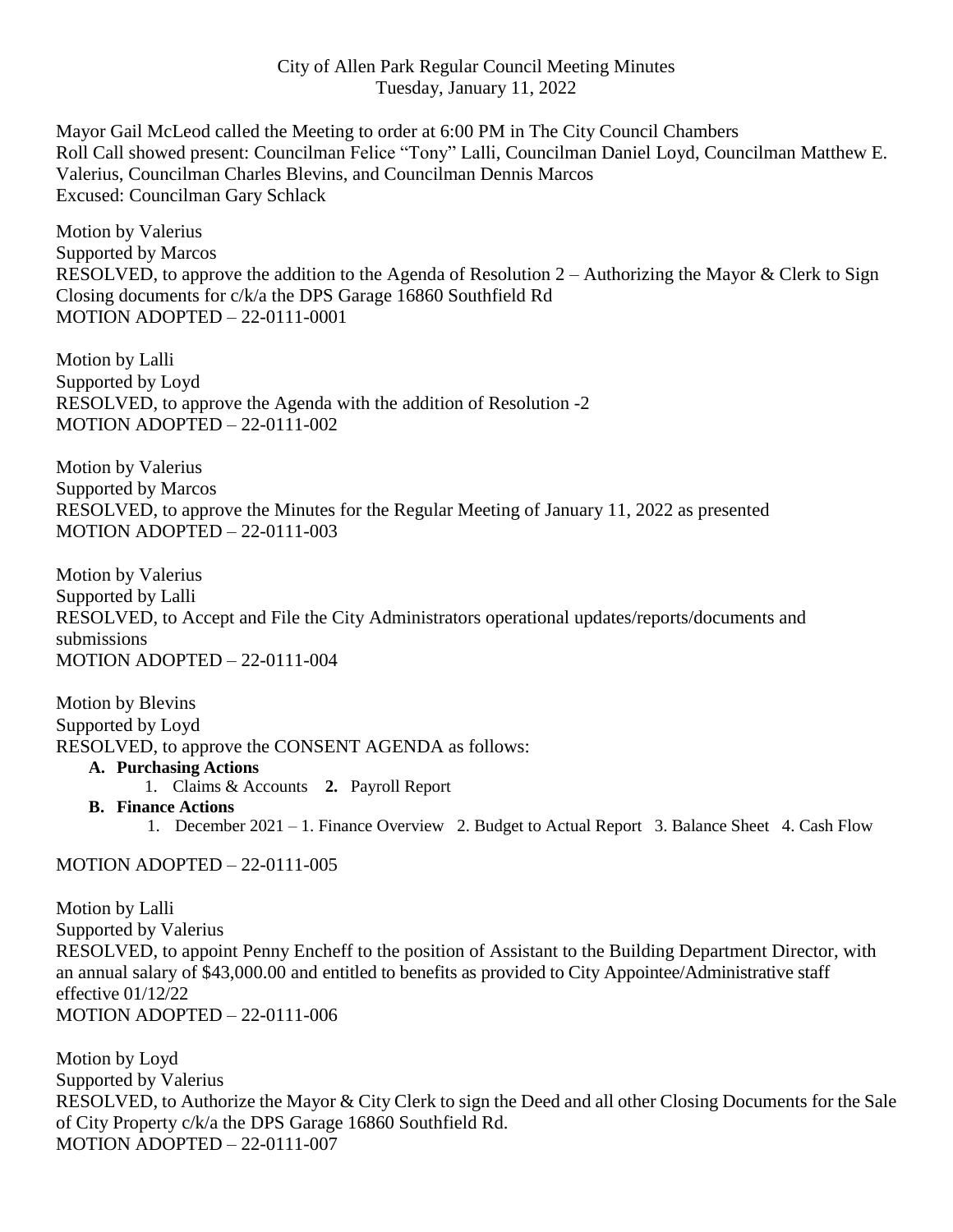Motion by Lalli Supported by Marcos RESOLVED, to hold the 1<sup>st</sup> & 2<sup>nd</sup> Reading of Proposed Ordinance #01 – 2022 an Ordinance of the City of Allen Park Code of Ordinances; amending Chapter 48 "Utilities", Article IV, "Stormwater and Wastewater Collection and Treatment", by the Repeal and Readoption of Division 4 "Design and Construction Requirements for Stormwater Facilities" to update the Division MOTION ADOPTED – 22-0111-008

\*Stated for the Record that these are the last group of Ordinances Councilwoman Pam Sych worked on prior to her passing while in Office. May she Rest In Peace

Motion by Valerius

Supported by Marcos

RESOLVED, to approve the 3<sup>rd</sup> Reading & Public Hearing of Proposed Ordinance #12 – 2021 an Ordinance of the City of Allen Park Code of Ordinances; amending Chapter 28 "Parks and Recreation", by the repealing Section 29-22 "Animals" which pertains to the prohibition of animals in Parks and Recreation Areas. This Ordinance does not repeal Section 6-61 which requires animals to be under the control of a responsible person and requires the immediate pickup and disposal of animal waste MOTION ADOPTED – 22-0111-009

Motion by Blevins

Supported by Loyd

RESOLVED, to Adopt Ordinance #12 – 2021 an Ordinance of the City of Allen Park Code of Ordinances; amending Chapter 28 "Parks and Recreation", by the repealing Section 29-22 "Animals" which pertains to the prohibition of animals in Parks and Recreation Areas. This Ordinance does not repeal Section 6-61 which requires animals to be under the control of a responsible person and requires the immediate pickup and disposal of animal waste, **Shall this Ordinance Pass?**

**Roll Call Vote:** Unanimous MOTION ADOPTED – 22-0111-010

Motion by Lalli Supported by Valerius RESOLVED, to approve the 3<sup>rd</sup> Reading & Public Hearing of Proposed Ordinance #13 – 2021 an Ordinance of the City of Allen Park Code of Ordinances; amending Chapter 2 "Administration", Division 3 "Beautification Commission" by the repeal of the existing Ordinance and readoption with additional provisions to update and clarify the purpose and duties of the Beautification Commission MOTION ADOPTED – 22-0111-011

Motion by Valerius Supported by Marcos RESOLVED, to Adopt Ordinance #13 – 2021 an Ordinance of the City of Allen Park Code of Ordinances; amending Chapter 2 "Administration", Division 3 "Beautification Commission" by the repeal of the existing Ordinance and readoption with additional provisions to update and clarify the purpose and duties of the Beautification Commission, **Shall this Ordinance Pass? Roll Call Vote:** Unanimous MOTION ADOPTED – 22-0111-012